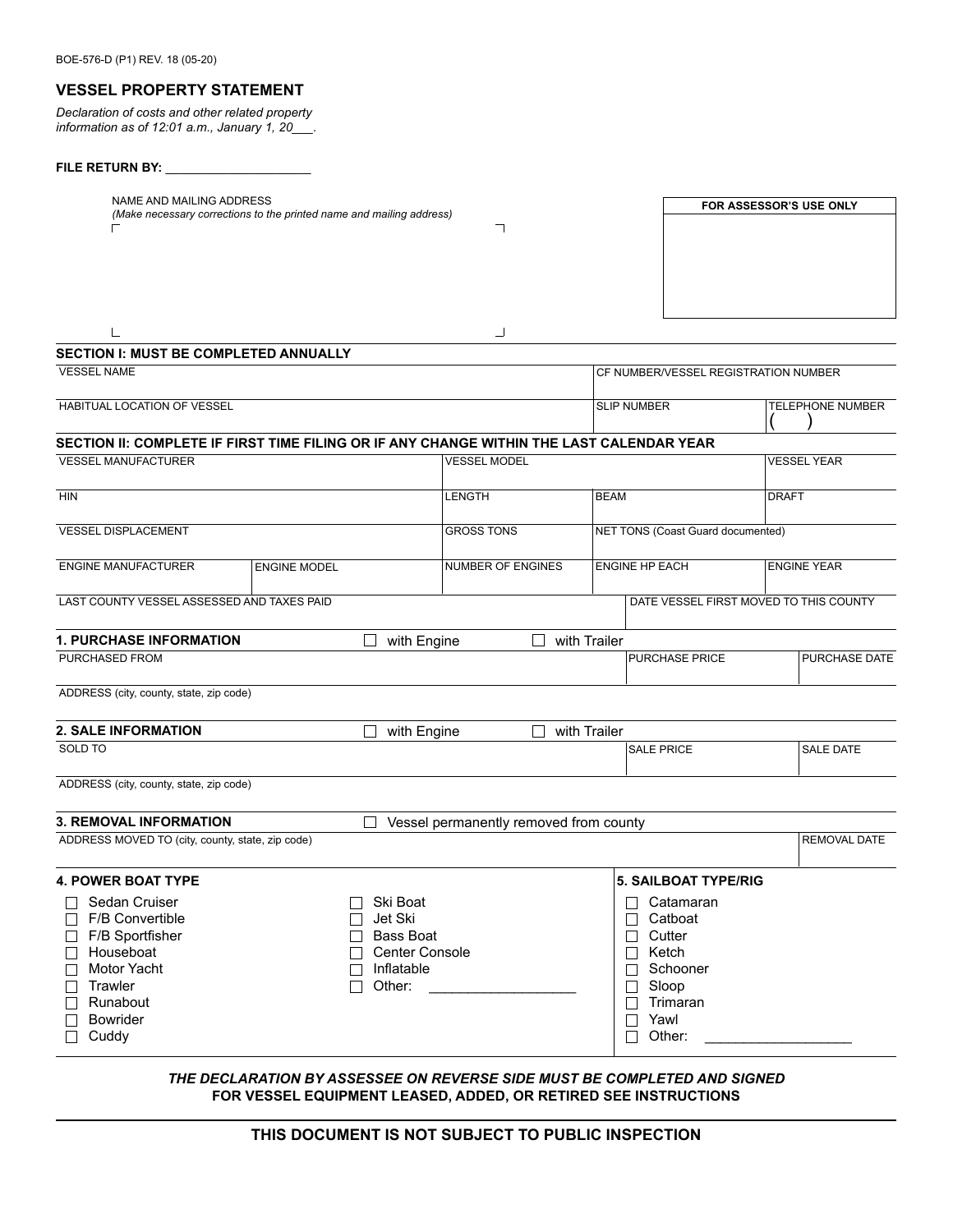| <b>6. HULL TYPE</b>                                                                                                                                                                                                                                                                      | <b>7. HULL MATERIAL</b>                                                                                                                                                                                                                                                  | <b>8. CONDITION WHEN PURCHASED</b>                                                                                                              |  |  |  |  |
|------------------------------------------------------------------------------------------------------------------------------------------------------------------------------------------------------------------------------------------------------------------------------------------|--------------------------------------------------------------------------------------------------------------------------------------------------------------------------------------------------------------------------------------------------------------------------|-------------------------------------------------------------------------------------------------------------------------------------------------|--|--|--|--|
| Cathedral<br>Deep Vee<br>Displacement<br><b>Flat Bottom</b><br>Round Bottom<br>Semi Vee<br><b>Tunnel Hull</b><br>Other:                                                                                                                                                                  | Aluminum<br>Cement<br><b>Fiberglass</b><br><b>Fiberglass Composite</b><br>Fiberglass/Wood<br>Plywood<br><b>Planked Wood</b><br>Steel<br>Other:                                                                                                                           | New/Bristol<br>Above Average<br>Average<br>Good<br>Fair<br>Poor                                                                                 |  |  |  |  |
| <b>9. CURRENT VESSEL CONDITION</b>                                                                                                                                                                                                                                                       | <b>10. INTENDED USE</b>                                                                                                                                                                                                                                                  | <b>11. PROPULSION</b>                                                                                                                           |  |  |  |  |
| New/Bristol<br>Above Average<br>Average<br>Good<br>Fair<br>Poor                                                                                                                                                                                                                          | Pleasure<br><b>Commercial Fishing</b><br>Oceanographic Research<br><b>Commercial Passenger Fishing</b><br>Principal place of residence<br>Other:<br><u> 1980 - Jan Barbara Barat, prima popular popular popular popular popular popular popular popular popular popu</u> | Auxiliary and Sail<br>Hand/Oar Propelled<br>Inboard<br>Jet<br>Inboard/Outboard<br>Outboard<br>Sail Only<br>Vee drive<br>Other:<br>$\mathcal{L}$ |  |  |  |  |
| <b>12. ENGINE FUEL</b>                                                                                                                                                                                                                                                                   | Diesel<br>Gas                                                                                                                                                                                                                                                            | Electric                                                                                                                                        |  |  |  |  |
| SECTION III: LOSS - Explain exact nature of loss and include all supporting documentation, i.e., accident report, police report, Coast Guard<br>report or insurance report. Note: If repossessed, include a copy of the original repossession notification from the lending institution. |                                                                                                                                                                                                                                                                          |                                                                                                                                                 |  |  |  |  |

### **ADDITIONS/MODIFICATIONS -** Explain any additional modifications to the vessel since purchase, i.e., extension, railing, upper deck or cabin, canopy, flybridge, interior, or cabinetry.

#### ATTACH STATEMENT REGARDING ANY ADDITIONAL INFORMATION YOU FEEL WOULD ASSIST US IN VALUING YOUR VESSEL. IF OWNERSHIP TYPE IS LLC, PLEASE ATTACH A LIST OF MEMBERS NAMES.

| OWNERSHIP TYPE (☑) |  |
|--------------------|--|
| Proprietorship     |  |
| Partnership        |  |
| Corporation        |  |
| Other              |  |

**DECLARATION BY ASSESSEE** *Note:* **The following declaration must be completed and signed. If you do not do so, it may result in penalties.** 

*I certify (or declare) under penalty of perjury under the laws of the State of California that I have examined this property statement, including accompanying schedules, statements or other attachments, and to the best of my knowledge and belief it is true, correct, and complete and includes all property required to be reported which is owned, claimed, possessed, controlled, or managed by the person named as the assessee in this statement at 12:01 a.m. on January 1, 20\_\_.*

| SIGNATURE OF ASSESSEE OR AUTHORIZED AGENT*               | DATE                    |                                   |
|----------------------------------------------------------|-------------------------|-----------------------------------|
|                                                          |                         |                                   |
| NAME OF ASSESSEE OR AUTHORIZED AGENT* (typed or printed) |                         | <b>TITLE</b>                      |
|                                                          |                         |                                   |
| NAME OF LEGAL ENTITY (other than DBA) (typed or printed) |                         | <b>FEDERAL EMPLOYER ID NUMBER</b> |
|                                                          |                         |                                   |
| PREPARER'S NAME AND ADDRESS (typed or printed)           | <b>TELEPHONE NUMBER</b> | <b>TITLE</b>                      |
|                                                          |                         |                                   |
| <b>EMAIL ADDRESS</b>                                     |                         |                                   |

\* AGENT: SEE INSTRUCTIONS FOR DECLARATION

## **THIS STATEMENT IS SUBJECT TO AUDIT**